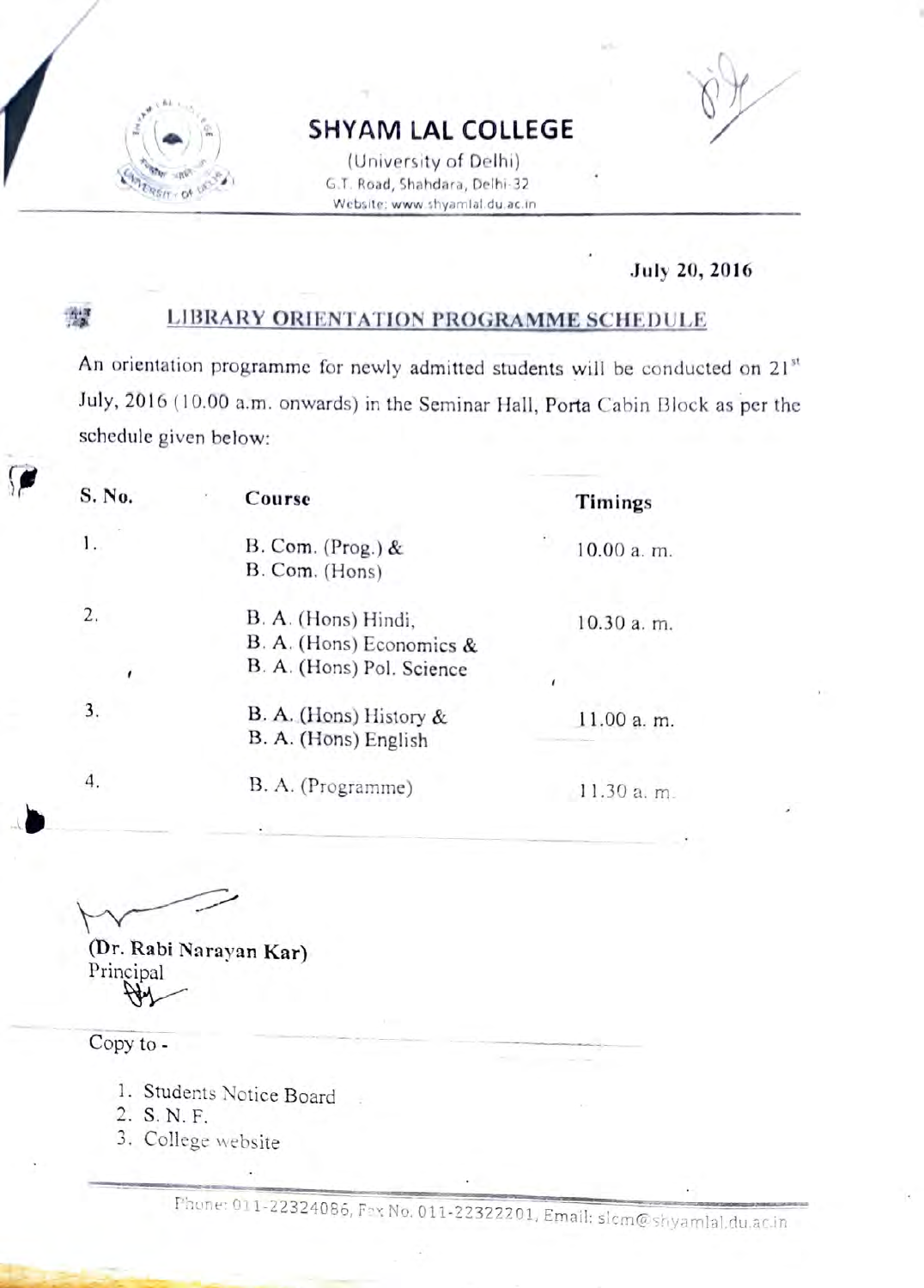

### SHYAM LAL COLLEGE

(University of Delhi) Stry of  $\alpha$  G.T. Road, Shahdara, Delhi-32 Website: www.shyamlal.du.ac.in

July 20, 2016

## **NOTICE**

An Orientation Programme for the new academic session 2016 - 2017 will be held on 21st July, 2016 (10.00 a.m. onwards) by the College Library. All the newly admitted students are do hereby advised to attend the same as per the schedule uploaded on the college website.

(Dr. Rabi Narayan Kar) Principal

2. SNF 2. Wege website